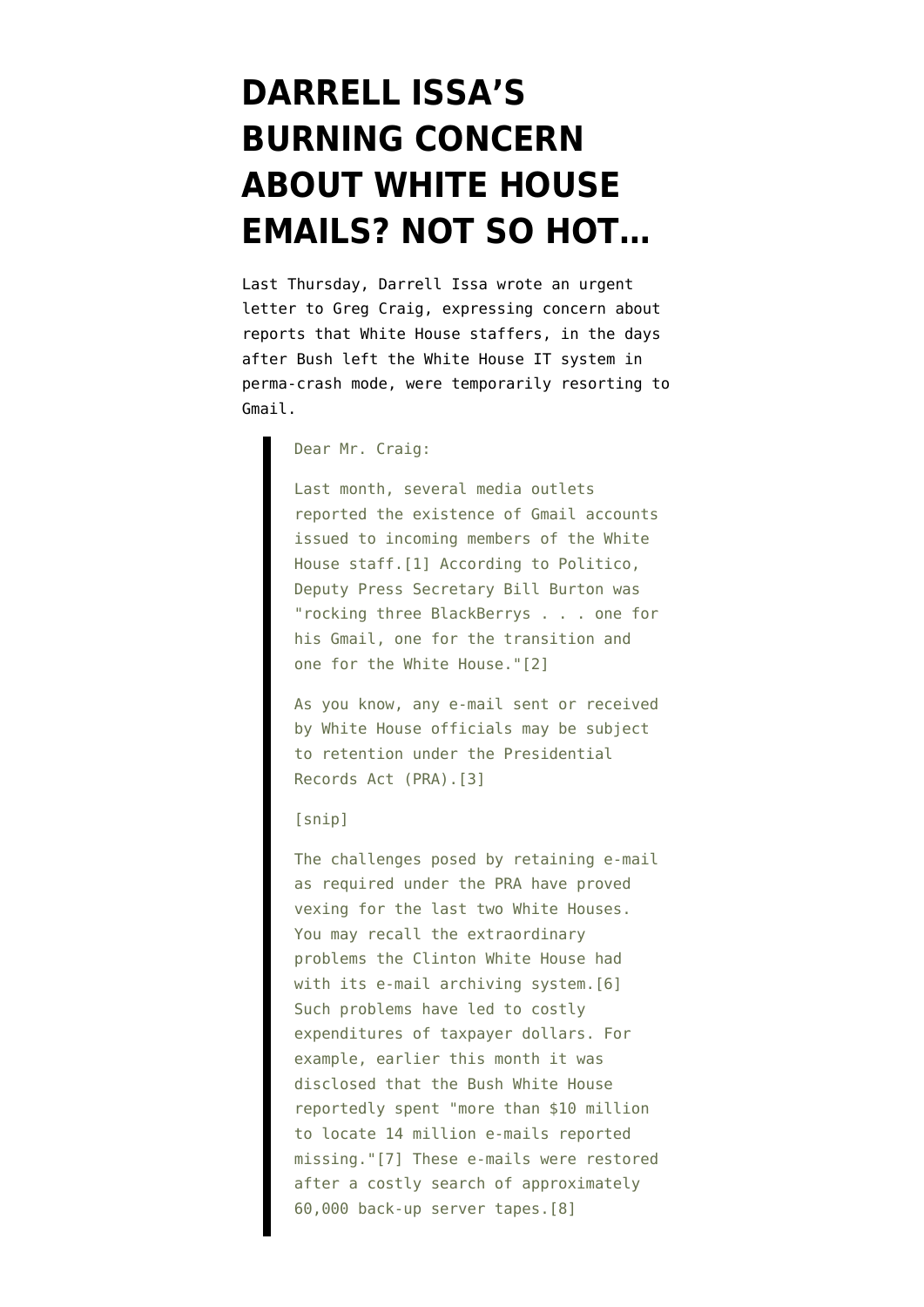In order to prevent similar taxpayerfunded e-mail restoration projects, it is incumbent that the new White House implement policies and processes to minimize the risk of losing e-mail subject to the Presidential Records Act.

I ask that you answer the following questions for the Committee by March 4, 2009.

One day after Issa sent that urgent letter calling for strict adherence to the Presidential Records Act, the National Security Archive and CREW [announced](http://www.gwu.edu/~nsarchiv/news/20090221/index.htm) that the Obama Administration would not deviate from Bush's legal strategy on lost White House emails, which was basically [to](http://emptywheel.firedoglake.com/files/28/files//2009/02/090121-motion-to-dismiss.pdf) [argue](http://emptywheel.firedoglake.com/files/28/files//2009/02/090121-motion-to-dismiss.pdf) that the Federal Records Act requires only that an agency found to have allowed destruction of Federal Records must initiate efforts to restore those records. Neither a court nor an NGO can force an agency to completely restore records, Bush (and now Obama) argued, they can only order an agency to initiate attempts to restore them.

> This administrative scheme is exclusive; a court cannot itself order the recovery or retrieval of records that may have been removed or destroyed, but must instead rely on the detailed processes set forth in the FRA and initiated by the agency heads, Archivist and Attorney General. See Armstrong, 924 F.2d at 294 ("Because it would clearly contravene this system of administrative enforcement to authorize private litigants to invoke federal courts to prevent an agency official from improperly destroying or removing records, we hold that the FRA precludes judicial review of such actions."). Thus, relief under the FRA would trigger, at most, obligations for defendants to initiate action through the Attorney General, who would, in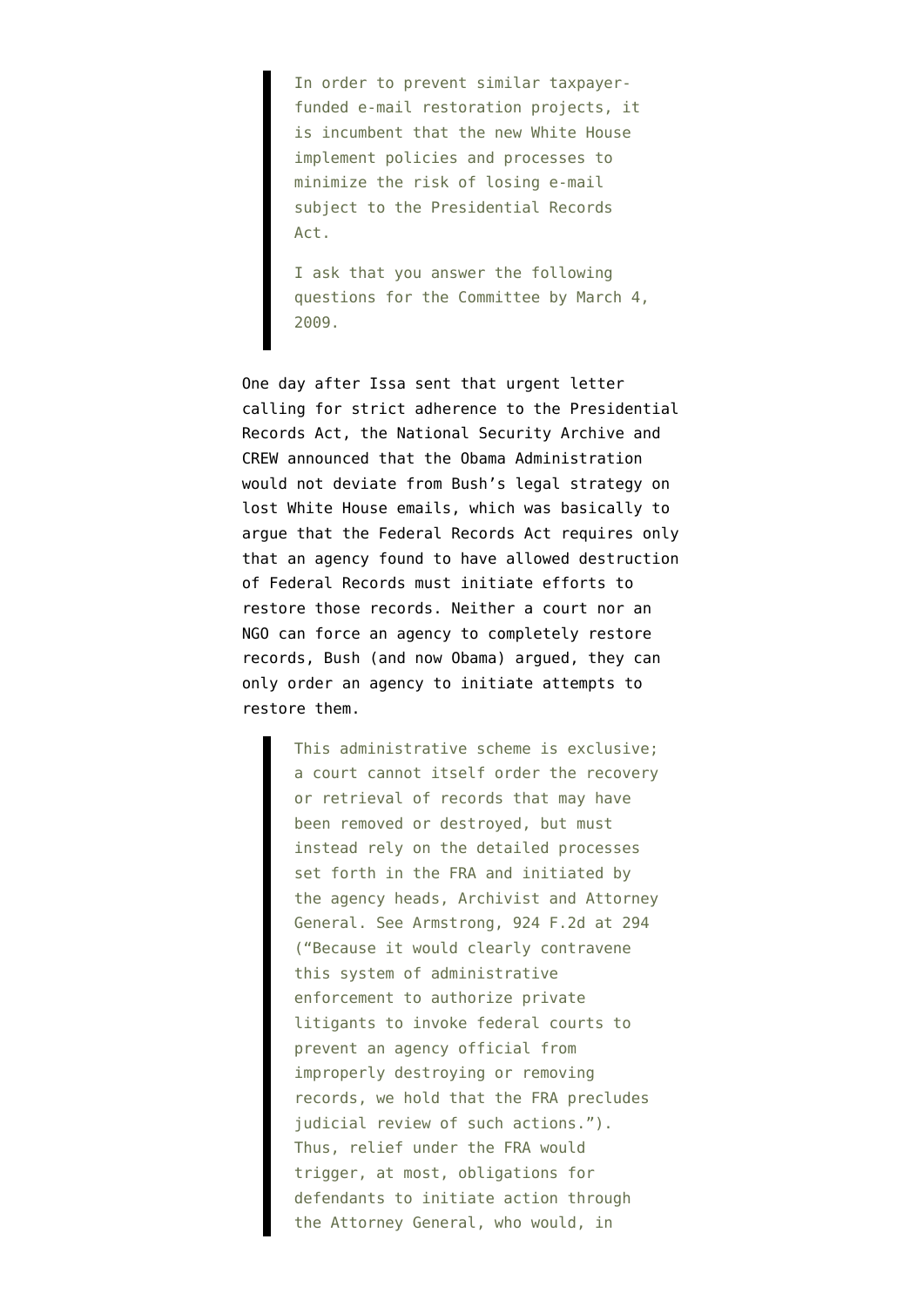turn, determine what action was appropriate under the circumstances. 44 U.S.C. § 3106; see also Armstrong, 924 F.2d at 296. A court, therefore, cannot order the recovery or retrieval of any records.

And, as NSA and CREW [pointed out](http://www.gwu.edu/~nsarchiv/news/20090221/opposition_mtd.pdf) in their response, the Bush (and now Obama) Administration were effectively sticking their fingers in their ears and chanting "you can't make me … lalalalalalalala … you can't make me completely restore the emails I lost" all while admitting that some of the emails remained lost.

> First, Defendants claim they studied the 2005 Statistical Analysis and recreated that study with "better" technology. Id. at 17-20. In this first Phase, Defendants claim to have located millions of emails previously rendered effectively lost because they had been mislabeled or misallocated to the wrong EOP components, but provide no explanation of what caused the mislabeling or misallocation, or any facts that would establish the accuracy or completeness of their claim.

> In Phase II, Defendants claim they analyzed the .PST file inventory contained in the email archive by using a new scanning and indexing tool that reallocated messages to their respective EOP components. Id. at 20-21. Defendants state they also used a new statistical model in Phase II, ARIMA, to calculate days that were "low," that is, that had fewer emails compared to other days for which ARIMA had data. Id. at 22-23. At the end of Phase II, despite the reallocation and new statistical model, there were still 7 "zero" message days in the email archive and 76 "low" message days in the Archive. Id. Defendants provide no explanation in their motion for what caused this now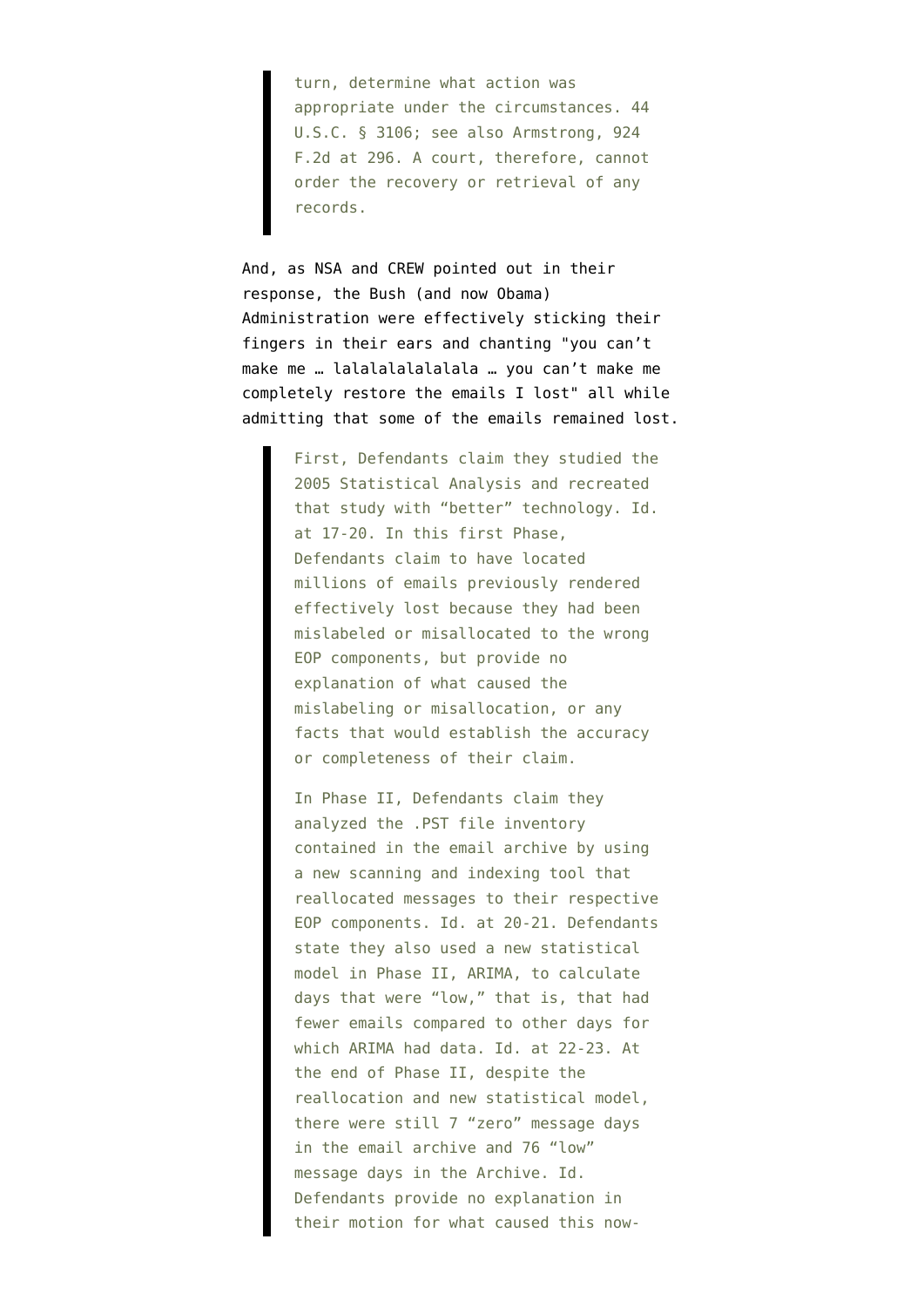acknowledged loss of emails from the servers.

In Phase III, Defendants claim they identified and restored 125 additional .PST files which "had been identified in previous work as existing at one point," but which then could not be located in Phase II. Id. at 24. This restoration resulted in an increase in the number of "low" days to 106. Id. No explanation is offered as to why Defendants did not locate these 125 additional .PST files during phases I and II. Moreover, while Defendants contend that they searched "other repositories" of emails that resulted from "searches or mailbox restorations due to file corruption," id. at 21, no explanation is given as to whether all such "other repositories" have been searched. Furthermore, at the end of Phase III, Defendants claim they had identified 106 "low" and 7 "zero" days.8 Id. at 24. Defendants then used the backup tapes to restore only 21 calendar days, covering only 48 of the "low" or "zero" component days. Id. at 24-25. Inexplicably, Defendants did not restore the remaining 65 "low" or "zero" days. This decision not to restore all "low" or "zero" days is not explained by Defendants. [my emphasis]

On Sunday, the AP covered the Obama stance, [declaring,](http://www.google.com/hostednews/ap/article/ALeqM5hsG0My2Q3Eu9Sj2PSupnj4xeQXxAD96G4J9G0)

> The Obama administration, siding with former President George W. Bush, is trying to kill a lawsuit that seeks to recover what could be millions of missing White House e-mails.

While the Obama White House maintains that its adherence to Bush's strategy does not mean it really wants to "kill" this lawsuit, that's effectively a distinction without a difference